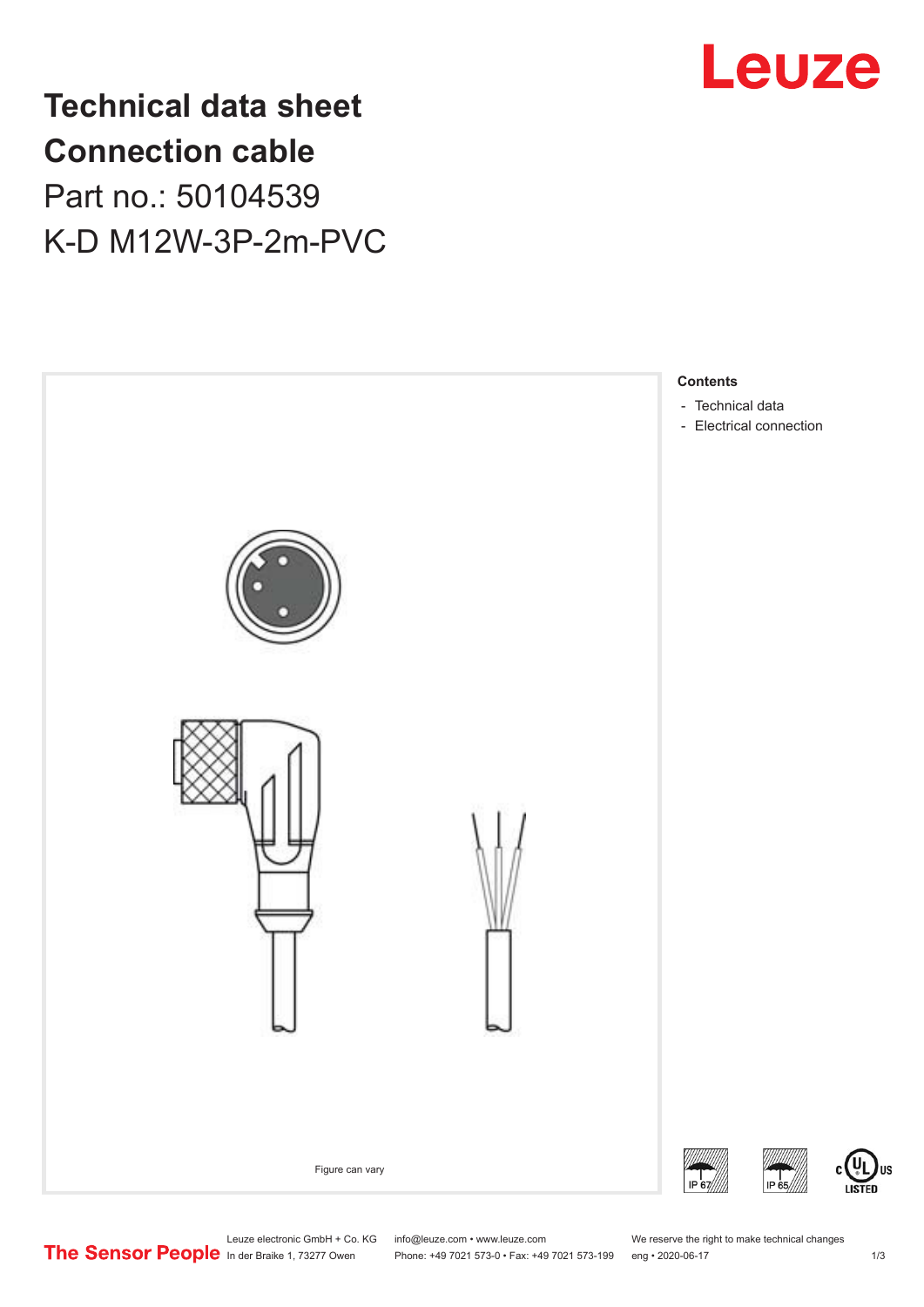## <span id="page-1-0"></span>**Technical data**

# Leuze

### **Electrical data**

**Performance data Operating voltage** Max. 250 V AC/DC

### **Connection**

| <b>Connection 1</b>                             |                                                                                                        |
|-------------------------------------------------|--------------------------------------------------------------------------------------------------------|
| <b>Type of connection</b>                       | Connector                                                                                              |
| <b>Thread size</b>                              | M12                                                                                                    |
| <b>Type</b>                                     | Female                                                                                                 |
| Handle body material                            | <b>PUR</b>                                                                                             |
| No. of pins                                     | $3 - pin$                                                                                              |
| Design                                          | Angled                                                                                                 |
| Lock                                            | Screw fitting, nickel-plated diecast zinc,<br>recommended torque 0.6 Nm, self-<br>locking              |
| <b>Connection 2</b>                             |                                                                                                        |
| <b>Type of connection</b>                       | Open end                                                                                               |
|                                                 |                                                                                                        |
| <b>Cable properties</b><br>Number of conductors |                                                                                                        |
|                                                 | 3 Piece(s)                                                                                             |
| Wire cross section                              | $0.34 \, \text{mm}^2$                                                                                  |
| <b>AWG</b>                                      | 22                                                                                                     |
| Sheathing color                                 | <b>Black</b>                                                                                           |
| Shielded                                        | <b>No</b>                                                                                              |
| Silicone-free                                   | Yes                                                                                                    |
| Cable design                                    | Connection cable (open on one end)                                                                     |
| Cable diameter (external)                       | 46 mm                                                                                                  |
| Cable length                                    | 2,000 mm                                                                                               |
| <b>Sheathing material</b>                       | <b>PVC</b>                                                                                             |
| <b>Wire insulation</b>                          | PVC                                                                                                    |
| Suitability for drag chains                     | No.                                                                                                    |
| Properties of the outer sheathing               | Free of CFC, cadmium, silicone and<br>lead, easily machine-processable                                 |
| Resistance of the outer sheathing               | Good oil, gasoline and chemical<br>resistance, flame retardant in<br>accordance with UL 1581 VW1 / CSA |

FT<sub>1</sub>

### **Mechanical data**

**Bending radius, flexible laying, min.** Min. 10 x cable diameter **Bending radius, stationary laying, min.** Min. 5 x cable diameter

**ETIM 6.0** EC001855

#### **Environmental data**

| Ambient temperature, operation,<br>flexible use   | $-580 °C$  |
|---------------------------------------------------|------------|
| Ambient temperature, operation,<br>stationary use | $-3080 °C$ |
| <b>Certifications</b>                             |            |
| <b>Certifications</b>                             | c UL US    |
|                                                   | UL         |
| <b>Classification</b>                             |            |
| <b>Customs tariff number</b>                      | 85444290   |
| eC <sub>1</sub> @ss 8.0                           | 27279218   |
| eC <sub>1</sub> @ss9.0                            | 27060311   |
| <b>ETIM 5.0</b>                                   | EC001855   |

## **Electrical connection**

### **Connection 1**

| Connector                                                                             |
|---------------------------------------------------------------------------------------|
| M <sub>12</sub>                                                                       |
| Female                                                                                |
| <b>PUR</b>                                                                            |
| $3 - pin$                                                                             |
| Angled                                                                                |
| Screw fitting, nickel-plated diecast zinc, recommended<br>torque 0.6 Nm, self-locking |
|                                                                                       |

#### **Pin Conductor color**

| <b>Brown</b> |
|--------------|
| <b>Blue</b>  |
| <b>Black</b> |
|              |